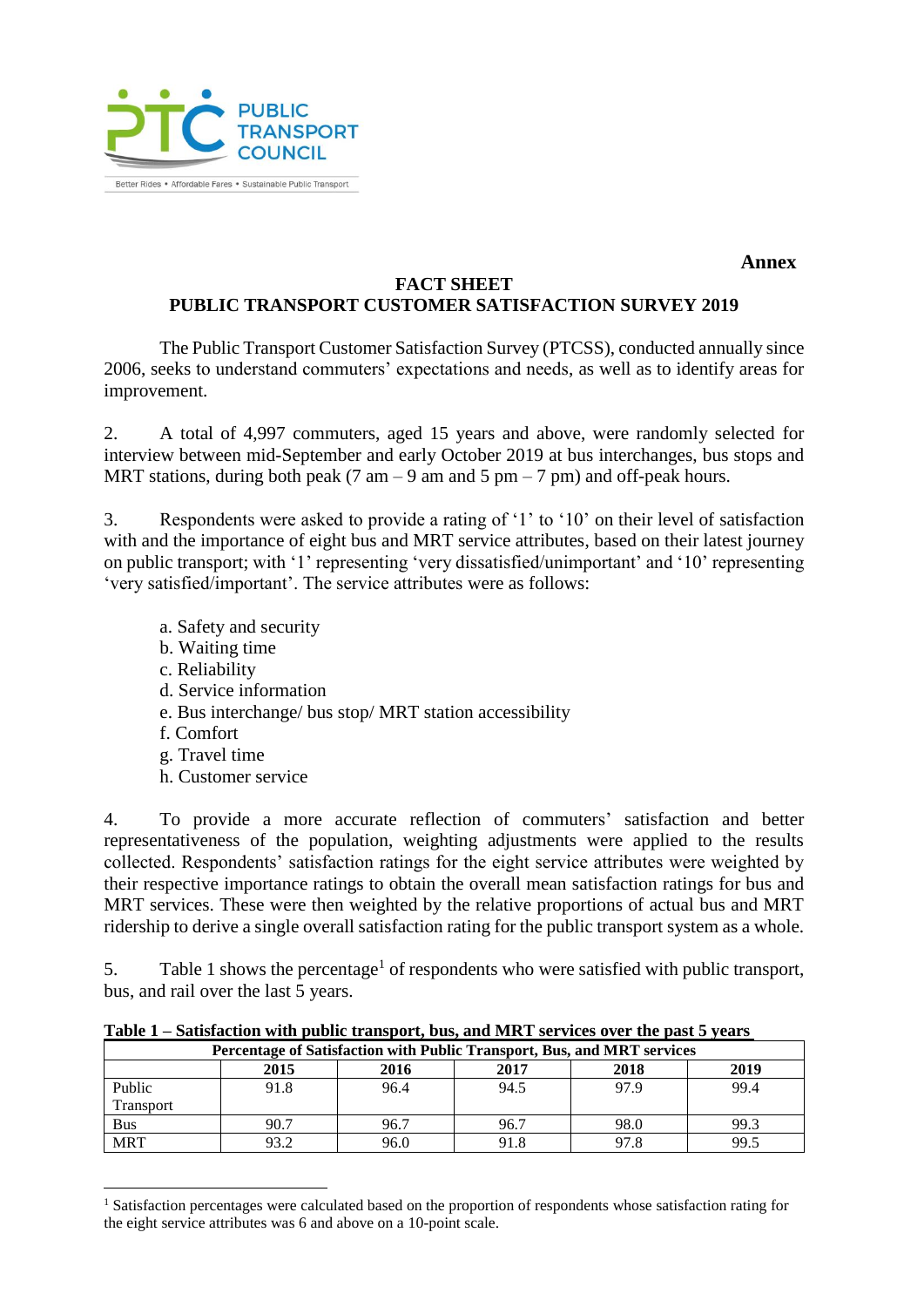

6. Tables 2-4 show the satisfaction ratings and the percentage of respondents who were satisfied with the various service attributes of public transport, bus and MRT respectively:

Table 2 – Satisfaction mean score and percentage of commuters satisfied with public transport service attributes

| Public<br><b>Service</b><br><b>Transport</b> | <b>Satisfaction (Mean Score)</b> |        | Satisfied $(\% )$ |         |
|----------------------------------------------|----------------------------------|--------|-------------------|---------|
| <b>Attributes</b>                            | 2018                             | 2019   | 2018              | 2019    |
| <b>Waiting Time</b>                          | 7.5                              | $7.9*$ | 89.8              | $95.8*$ |
| Reliability                                  | 7.8                              | $7.9*$ | 93.2              | 98.8*   |
| Service Information                          | 7.9                              | $77*$  | 94.0              | $95.3*$ |
| Bus Interchange/Bus Stop/MRT                 |                                  |        |                   |         |
| <b>Station Accessibility</b>                 | 8.1                              | $7.6*$ | 96.3              | 96.7    |
| Comfort                                      | 7.7                              | 7.8    | 91.2              | 98.1*   |
| <b>Travel Time</b>                           | 7.8                              | $7.6*$ | 94.0              | $95.2*$ |
| <b>Customer Service</b>                      | 8.0                              | $7.8*$ | 93.4              | $98.5*$ |
| Safety/Security                              | 8.3                              | $7.8*$ | 96.8              | $97.5*$ |
| <b>Overall Satisfaction</b>                  | 7.9                              | $7.8*$ | 97.9              | 99.4*   |

\* 2018-2019 changes are statistically significant at the 95% level

| Table 3 – Satisfaction mean score and percentage of commuters satisfied with bus service attributes |  |  |
|-----------------------------------------------------------------------------------------------------|--|--|
|                                                                                                     |  |  |

| <b>Bus Service Attributes</b>                                                                                                                                                     |      | <b>Satisfaction (Mean Score)</b> |      | Satisfied (%) |
|-----------------------------------------------------------------------------------------------------------------------------------------------------------------------------------|------|----------------------------------|------|---------------|
|                                                                                                                                                                                   | 2018 | 2019                             | 2018 | 2019          |
| <b>Waiting Time</b>                                                                                                                                                               | 7.4  | $8.0*$                           | 88.1 | $96.8*$       |
| Reliability                                                                                                                                                                       | 7.9  | 7.9                              | 94.7 | 98.8*         |
| Service Information                                                                                                                                                               | 8.0  | $7.9*$                           | 94.3 | 98.1*         |
| Bus Interchange/Bus Stop/                                                                                                                                                         |      |                                  |      |               |
| Accessibility                                                                                                                                                                     | 8.1  | $7.5*$                           | 96.0 | 94.9*         |
| Comfort                                                                                                                                                                           | 8.0  | $7.9*$                           | 94.6 | 98.4*         |
| <b>Travel Time</b>                                                                                                                                                                | 7.8  | $7.7*$                           | 94.2 | $95.5*$       |
| <b>Customer Service</b>                                                                                                                                                           | 8.0  | $7.9*$                           | 93.4 | 98.5*         |
| Safety/Security                                                                                                                                                                   | 8.3  | $8.0*$                           | 96.3 | 98.8*         |
| <b>Overall Satisfaction</b><br>the contract of the contract of the contract of the contract of the contract of the contract of the contract of<br>$A \cap A \cap A \cap A \cap A$ | 7.9  | $7.9*$                           | 98.0 | $99.3*$       |

\* 2018-2019 changes are statistically significant at the 95% level

| Table 4 – Satisfaction mean score and percentage of commuters satisfied with MRT service attributes |  |  |  |
|-----------------------------------------------------------------------------------------------------|--|--|--|
|                                                                                                     |  |  |  |

| <b>MRT Service Attributes</b>    | <b>Satisfaction (Mean Score)</b> |        | Satisfied $(\% )$ |         |
|----------------------------------|----------------------------------|--------|-------------------|---------|
|                                  | 2018                             | 2019   | 2018              | 2019    |
| <b>Waiting Time</b>              | 7.6                              | $7.7*$ | 92.0              | 94.4*   |
| Reliability                      | 7.6                              | $7.9*$ | 91.3              | $99.0*$ |
| Service Information              | 7.9                              | $7.4*$ | 93.7              | $92.1*$ |
| <b>MRT Station Accessibility</b> | 8.2                              | $7.7*$ | 96.5              | 98.9*   |
| Comfort                          | 7.4                              | $7.6*$ | 87.1              | $97.7*$ |
| <b>Travel Time</b>               | 7.8                              | $7.5*$ | 93.8              | 94.9    |
| <b>Customer Service</b>          | 8.0                              | $7.8*$ | 93.5              | 98.4*   |
| Safety/Security                  | 8.4                              | $7.7*$ | 97.3              | $96.0*$ |
| <b>Overall Satisfaction</b>      | 7.9                              | $7.7*$ | 97.8              | $99.5*$ |

\* 2018-2019 changes are statistically significant at the 95% level

7. Table 5 shows the three most important service attributes for commuters for public transport, bus and MRT.